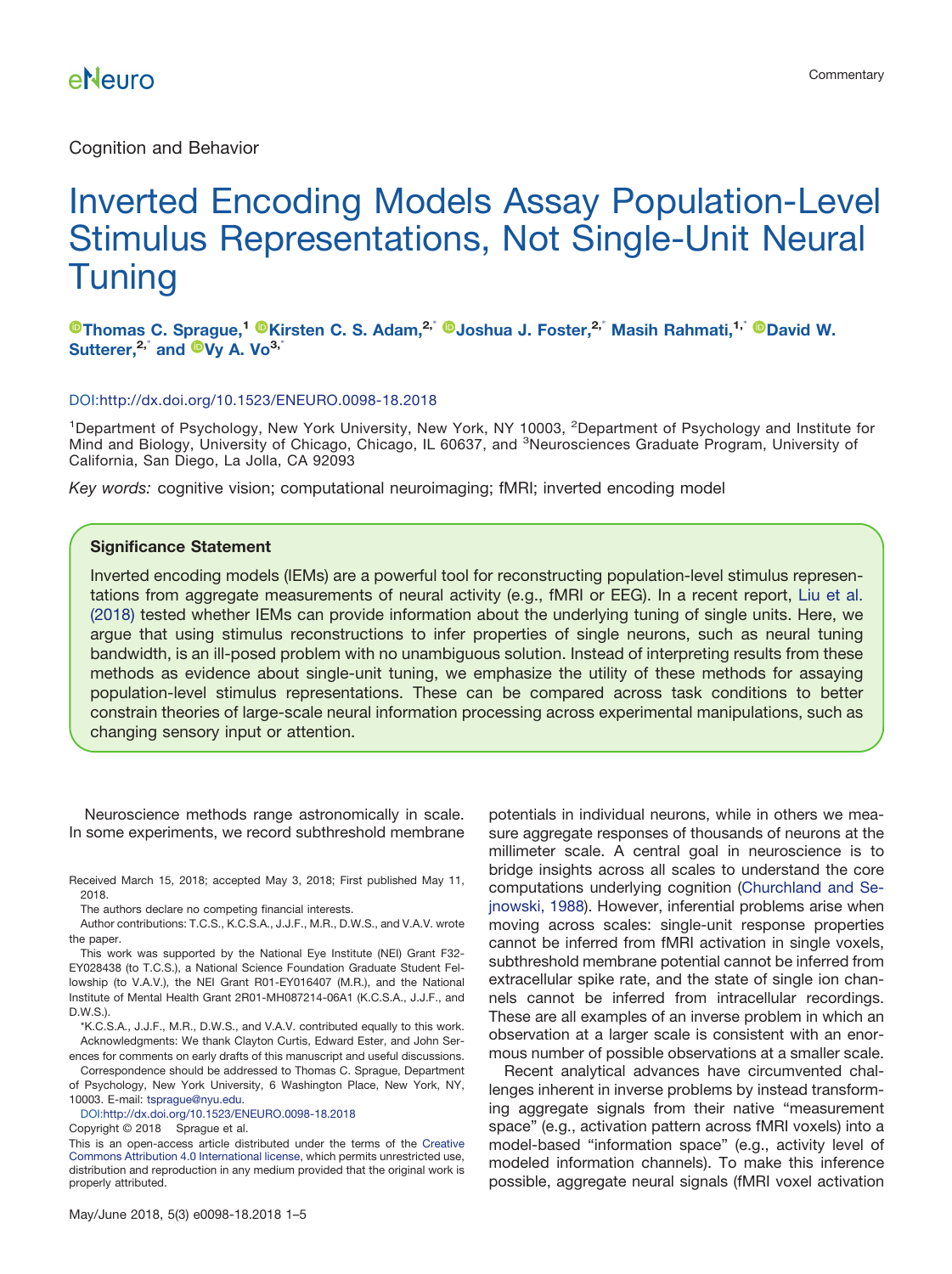

<span id="page-1-0"></span>**Figure 1.** IEM: use neural tuning as an assumption to estimate population-level representations. *A*, The IEM framework assumes that aggregate neural responses (e.g., voxels) can be modeled as a combination of feature-selective information channels (i.e., orientationselective neural populations). Tuning properties of modeled information channels are experimenter defined and often based on findings in the single-unit physiology literature. *B*, Once an encoding model (*A*) is defined, it can be used to predict how each information channel should respond to each stimulus in the experiment. These predicted channel responses are used to fit the encoding model to each voxel's activation across all trials in a "training" dataset, often balanced across experimental conditions, or derived from a separate "localizer" or "mapping" task. *C*, By inverting the encoding models estimated across all voxels (typically, within an independently-defined region), new activation patterns can be used to compute the response of each modeled neural information channel. This step transforms activation patterns from measurement space (one number per measurement dimension, e.g., voxel) to information space (one number per modeled information channel, *A*). These computed channel response functions can be aligned based on the known stimulus feature value on each trial (black arrowheads), and quantified and compared across conditions (e.g., manipulations of stimulus contrast, spatial attention, etc.), especially when a fixed encoding model is used for reconstruction (as schematized here). Cartoon data shown throughout figure.

or EEG electrode activity) are modeled as a combination of feature-selective information channels, each with defined sensitivity profiles consistent with the single-unit literature (e.g., experimenter-defined tuning to a particular orientation; [Fig. 1](#page-1-0)*A*; [Brouwer and Heeger, 2009, 2011\)](#page-3-2). When an aggregate neural signal is described with such an encoding model, it is possible to invert this model to infer the activity of each channel given a new pattern of neural activity [hence, these methods are often called inverted encoding models (IEMs); [Sprague et al., 2015\]](#page-4-0). Importantly, rather than attempt to solve the inverse problem (how do single-units respond?), this method makes simplifying assumptions that enable transformation of one population-level measurement (aggregate neural signals in voxel or electrode space) into another (stimulus representations in "channel space"). These reconstructed "channel response functions" enable visualization, quantification, and comparison of population-level stimulus representations across manipulations of task conditions [\(Brouwer and Heeger, 2011, 2013;](#page-3-3) [Scolari et al., 2012;](#page-3-4) [Garcia et al., 2013;](#page-3-5) [Sprague and Serences, 2013;](#page-3-6) [Foster](#page-3-7) [et al., 2017\)](#page-3-7).

Recently, [Liu et al. \(2018\)](#page-3-1) examined whether an IEM applied to fMRI data can be used to unambiguously infer the underlying response properties of single units. To this end, they manipulated the contrast of orientated gratings, because contrast only affects the amplitude of singleunit orientation tuning functions, but not their tuning width [\(Sclar and Freeman, 1982\)](#page-3-8). The authors reasoned that, if the width of single-unit tuning functions does not change with stimulus contrast, and if population-level feature reconstructions derived from aggregate neural signals can be used to make meaningful inferences about single-unit tuning, then manipulating contrast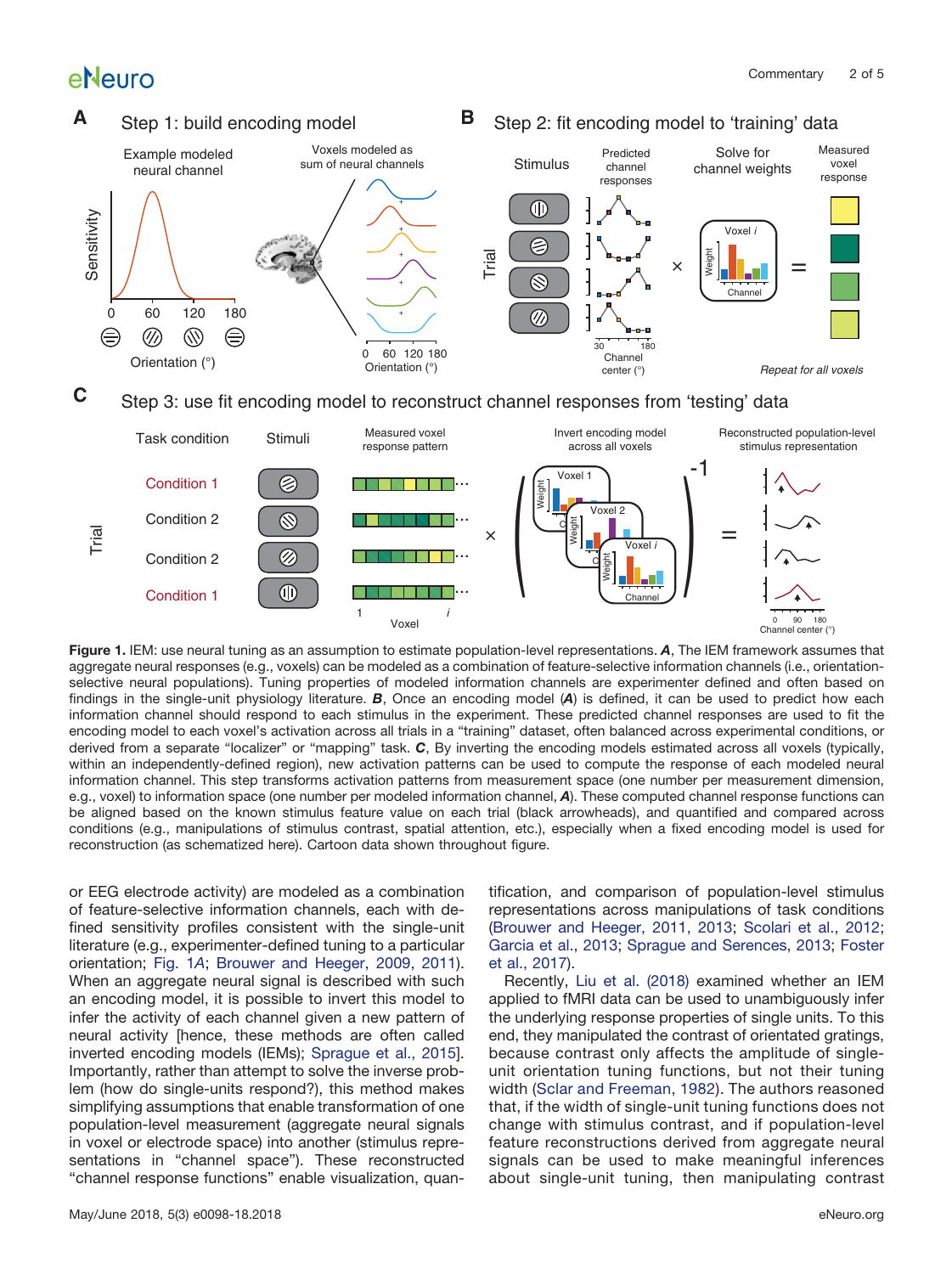should not change the width of population-level channel-response functions.

To test this prediction, the authors used an IEM to reconstruct representations of grating orientations for two different contrast levels. The authors modeled voxel responses as a sum of neural channels tuned to different orientations based on known visual response properties [\(Fig. 1](#page-1-0)*A*). After extracting activation patterns from visual cortex, the authors split data from each contrast condition into a training set, used to estimate how each modeled neural channel contributes to each voxel [\(Fig. 1](#page-1-0)*B*), and a testing set, which was used in conjunction with the bestfit model from the training set to compute channel response functions [\(Fig. 1](#page-1-0)*C*).

The authors found that reconstructed channel response functions in visual cortex were "broader" for low-contrast gratings than for high-contrast gratings (Fig. 2– 4; [Liu](#page-3-1) [et al., 2018\)](#page-3-1), which they suggest could be interpreted as evidence that single-unit orientation tuning width depends on stimulus contrast. However, because this observation conflicts with demonstrations from single-unit physiology that orientation tuning is contrast-invariant, [Liu et al.](#page-3-1) [\(2018\)](#page-3-1) sought to resolve this discrepancy using simulations.

The authors simulated cortical fMRI data under different conditions to assess how changes in single-unit responses might be reflected in reconstructed channel response functions. Each simulated voxel's response was modeled as a noisy weighted sum of orientation-tuned neurons, each with a different orientation preference [\(Liu](#page-3-1) [et al., 2018,](#page-3-1) their Fig. 3). Across runs of their simulations, the authors manipulated simulated response properties, like orientation tuning width of constituent model neurons and signal-to-noise ratio (SNR) of the voxel response. The authors found that by decreasing the response amplitude of each simulated neuron (thus, decreasing SNR) without changing the tuning width, they could almost exactly reproduce the broadening in the width of the channel response function when stimulus contrast was decreased [\(Liu et al., 2018,](#page-3-1) their Fig. 4). Interestingly, they also found that changes in modeled neural tuning width could alter the width of channel response functions. However, because such broadening is consistent with either a change in SNR or a change in neural tuning width, the authors conclude that it remains impossible to conclusively infer how changes in channel response functions relate to changes in neural tuning. Since it is plausible that lowcontrast stimuli evoke weak, noisy responses relative to high-contrast stimuli, the authors argue this is a more parsimonious explanation for their observed data than overturning well-characterized results from the animal physiology literature and inferring that single-unit tuning properties change with contrast. Accordingly, the authors concluded that "changes in channel response functions do not necessarily reflect changes in underlying neural selectivity" [\(Liu et al., 2018,](#page-3-1) p 404).

This report makes an important contribution in its dissection of how model-based analysis methods can be sensitive to features of the data that might vary across conditions (e.g., SNR), and clearly demonstrates that changes in population-level channel response functions cannot and should not be used to infer changes in unitlevel neural tuning properties. However, we would like to emphasize that this is not the intended purpose of the IEM approach, which is designed to assess population-level stimulus representations. Any inferences made about single-unit tuning from channel response functions are plagued by the same pitfalls encountered when attempting reverse inference about single-unit neural signals from aggregate measurements.

These issues are not unique to the IEM technique. For example, they also complicate interpretation of results from popular voxel receptive field (vRF) techniques. In these experiments, stimuli traverse the entire visual display while experimenters measure fMRI responses. Then, they fit a RF model that best describes how each voxel responds given the visual stimulus [\(Dumoulin and Wan](#page-3-9)[dell, 2008;](#page-3-9) [Wandell and Winawer, 2015\)](#page-4-1). Recent studies have demonstrated that changing task demands (e.g., locus of spatial attention) can change the shape and preferred position of vRFs [\(Sprague and Serences, 2013;](#page-3-6) [Klein et al., 2014;](#page-3-10) [Kay et al., 2015;](#page-3-11) [Sheremata and Silver,](#page-3-12) [2015;](#page-3-12) [Vo et al., 2017\)](#page-4-2). While it is tempting to infer that single-neuron RFs change accordingly, it could instead be the case that each neuron maintains a stable RF, but different neurons are subject to different amounts of response gain, altering the voxel-level spatial sensitivity profile measured with these techniques. Moreover, because aggregate measurements like fMRI pool over neurons of different types (excitatory vs inhibitory), selectivity widths (narrow vs broad), and cortical layers (e.g., Layer IV vs Layer II/III), the ability to make inferences about singleunit encoding properties is further limited.

[Liu et al. \(2018\)'](#page-3-1)s report also highlights that it is important to consider how an encoding model is estimated when comparing channel response functions across conditions. In their work, [Liu et al. \(2018\)](#page-3-1) estimated separate encoding models for each contrast condition [\(Fig. 1](#page-1-0)*B*). But because SNR likely differed between conditions, the observed differences between reconstructions may result from differences in the training sets (i.e., different model fits), or from differences in the testing sets (i.e., different reconstructed activation patterns), or from a combination of the two. More generally, this training scheme can pose a problem for researchers who wish to minimize the effect of known SNR differences between their conditions to study some other variable (e.g., the effect of attention), since it is not possible to unambiguously attribute changes in reconstructed channel response functions to changes in the quality of the model fit or the quality of the representation supported by the population activity pattern, which can both differ between conditions. This problem is roughly akin to reporting a change in a ratio, which can result from changes in the numerator, denominator, or both. One way that others have mitigated this issue is by estimating an encoding model [\(Fig. 1](#page-1-0)*B*) using an unbiased (equal numbers of trials from each relevant condition) or neutral (entirely separate task used solely for model estimation) set of data. They then apply that single "fixed" encoding model to test data from multiple stimulus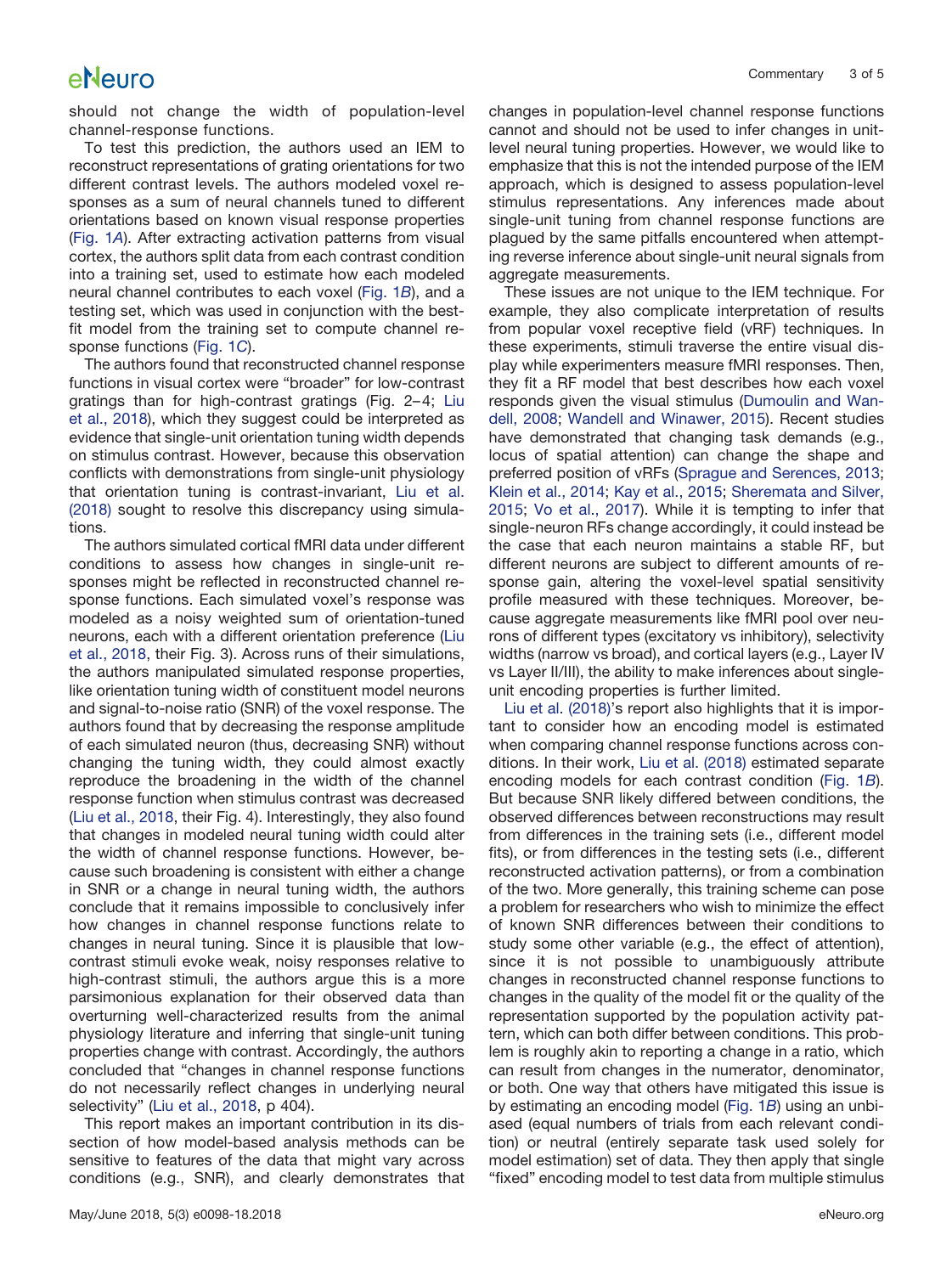conditions to reconstruct stimulus representations from each condition. This implementation has the advantage that researchers can avoid problems with comparing channel outputs from different IEMs, so the only difference between conditions is the data used for stimulus reconstruction [\(Fig. 1](#page-1-0)*C*). We note that even with such a procedure the central result in [Liu et al. \(2018\)](#page-3-1) could remain true: reconstructions under a fixed encoding model could still broaden with lower contrast. But, as discussed above, this would reflect a change in the quality of the populationlevel representation rather than provide unambiguous evidence for a change in underlying tuning of individual units. When interpreting results from IEM analyses, it is always critical to consider how the model was estimated.

It would be a mistake to conclude from [Liu et al. \(2018\)](#page-3-1) that the IEM technique is not useful in the context of its intended purpose: to assay properties of large-scale, population-level neural representations. The quality of these large-scale representations surely depends on myriad factors occurring at the single-unit level. It remains a fascinating question to evaluate how single measurement units, at either the neural or voxel level, change their response properties across visual and task manipulations, but the goal of the IEM approach is to assay the net effect of all these modulations on the superordinate populationlevel representation. Moreover, few behaviors are guided by single neurons in isolation, and so assaying the joint activity of many neurons, and the resulting populationlevel representations, is necessary to gain insight into the neural underpinnings of cognition [\(Jazayeri and Movshon,](#page-3-13) [2006;](#page-3-13) [Ma et al., 2006;](#page-3-14) [Graf et al., 2011\)](#page-3-15). Indeed, IEMs have been used to assay the time course of covert attention [\(Foster et al., 2017\)](#page-3-7), understand the consequences of attentional manipulations within working memory [\(Sprague](#page-4-3) [et al., 2016;](#page-4-3) [Rahmati et al., 2018\)](#page-3-16), evaluate how allocation of attention impacts the representation of irrelevant visual stimuli across the visual field [\(Sprague and Serences, 2013;](#page-3-6) [Vo](#page-4-2) [et al., 2017;](#page-4-2) [Sprague et al., 2018\)](#page-4-4), and probe the influence of top-down expectations on sensory stimulus representations [\(Myers et al., 2015;](#page-3-17) [Kok et al., 2017\)](#page-3-18).

We do not believe aggregate neural signals will ever be useful for unambiguously inferring single-unit response properties, including feature tuning. However, we see a bright future for collaborative efforts across labs studying similar questions in different model systems, such as human and macaque. When experiments are well-matched between species, both aggregate measurements in humans and single-unit responses in model systems can be used to inform our understanding of neural coding across different cognitive states. In bridging different levels of analysis, [Liu](#page-3-1) [et al. \(2018\)](#page-3-1) add to the growing literature using data-driven simulations to better understand the relationship between tuning properties and population-level feature representations [\(Sprague and Serences, 2013;](#page-3-6) [Kay et al., 2015;](#page-3-11) [Vo](#page-4-2) [et al., 2017\)](#page-4-2). Most importantly, their report underscores the importance of avoiding inferences about signal properties, such as single-unit neural feature tuning, that are fundamentally inaccessible via fMRI or EEG, even when using stateof-the-art acquisition and analysis techniques. We hope that future studies take these issues into account when interpreting findings from model-based analyses applied to aggregate measurement tools like fMRI and EEG. Finally, we remain optimistic that the IEM technique, when applied carefully and interpreted appropriately, will continue to reveal how experimental manipulations impact populationlevel representations of information.

#### **References**

- <span id="page-3-2"></span>Brouwer G, Heeger D (2011) Cross-orientation suppression in human visual cortex. J Neurophysiol 106:2108 –2119. [CrossRef](http://dx.doi.org/10.1152/jn.00540.2011) [Medline](http://www.ncbi.nlm.nih.gov/pubmed/21775720)
- Brouwer G, Heeger D (2009) Decoding and reconstructing color from responses in human visual cortex. J Neurosci 29:13992–14003. [CrossRef](http://dx.doi.org/10.1523/JNEUROSCI.3577-09.2009) [Medline](http://www.ncbi.nlm.nih.gov/pubmed/19890009)
- <span id="page-3-3"></span>Brouwer GJ, Heeger DJ (2013) Categorical clustering of the neural representation of color. J Neurosci 33:15454 –15465. [CrossRef](http://dx.doi.org/10.1523/JNEUROSCI.2472-13.2013) **[Medline](http://www.ncbi.nlm.nih.gov/pubmed/24068814)**
- <span id="page-3-0"></span>Churchland PS, Sejnowski TJ (1988) Perspectives on cognitive neuroscience. Science 242:741–745. [Medline](http://www.ncbi.nlm.nih.gov/pubmed/3055294)
- <span id="page-3-9"></span>Dumoulin S, Wandell B (2008) Population receptive field estimates in human visual cortex. Neuroimage 39:647–660. [CrossRef](http://dx.doi.org/10.1016/j.neuroimage.2007.09.034) [Medline](http://www.ncbi.nlm.nih.gov/pubmed/17977024)
- <span id="page-3-7"></span>Foster JJ, Sutterer DW, Serences JT, Vogel EK, Awh E (2017) Alpha-band oscillations enable spatially and temporally resolved tracking of covert spatial attention. Psychol Sci 28:929 –941. [CrossRef](http://dx.doi.org/10.1177/0956797617699167) [Medline](http://www.ncbi.nlm.nih.gov/pubmed/28537480)
- <span id="page-3-5"></span>Garcia J, Srinivasan R, Serences J (2013) Near-real-time featureselective modulations in human cortex. Curr Biol 23:515–522. [CrossRef](http://dx.doi.org/10.1016/j.cub.2013.02.013) [Medline](http://www.ncbi.nlm.nih.gov/pubmed/23477721)
- <span id="page-3-15"></span>Graf ABA, Kohn A, Jazayeri M, Movshon JA (2011) Decoding the activity of neuronal populations in macaque primary visual cortex. Nat Neurosci 14:239 –245. [CrossRef](http://dx.doi.org/10.1038/nn.2733) [Medline](http://www.ncbi.nlm.nih.gov/pubmed/21217762)
- <span id="page-3-13"></span>Jazayeri M, Movshon JA (2006) Optimal representation of sensory information by neural populations. Nat Neurosci 9:690 –696. [CrossRef](http://dx.doi.org/10.1038/nn1691) [Medline](http://www.ncbi.nlm.nih.gov/pubmed/16617339)
- <span id="page-3-11"></span>Kay KN, Weiner KS, Grill-Spector K (2015) Attention reduces spatial uncertainty in human ventral temporal cortex. Curr Biol 25:595– 600.
- <span id="page-3-10"></span>Klein BP, Harvey BM, Dumoulin SO (2014) Attraction of position preference by spatial attention throughout human visual cortex. Neuron 84:227–237. [CrossRef](http://dx.doi.org/10.1016/j.neuron.2014.08.047) [Medline](http://www.ncbi.nlm.nih.gov/pubmed/25242220)
- <span id="page-3-18"></span>Kok P, Mostert P, de Lange FP (2017) Prior expectations induce prestimulus sensory templates. Proc Natl Acad Sci USA 114: 10473–10478. [CrossRef](http://dx.doi.org/10.1073/pnas.1705652114) [Medline](http://www.ncbi.nlm.nih.gov/pubmed/28900010)
- <span id="page-3-1"></span>Liu T, Cable D, Gardner JL (2018) Inverted encoding models of human population response conflate noise and neural tuning width. J Neurosci 38:398 –408. [CrossRef](http://dx.doi.org/10.1523/JNEUROSCI.2453-17.2017) [Medline](http://www.ncbi.nlm.nih.gov/pubmed/29167406)
- <span id="page-3-14"></span>Ma WJ, Beck JM, Latham PE, Pouget A (2006) Bayesian inference with probabilistic population codes. Nat Neurosci 9:1432–1438. [CrossRef](http://dx.doi.org/10.1038/nn1790) [Medline](http://www.ncbi.nlm.nih.gov/pubmed/17057707)
- <span id="page-3-17"></span>Myers NE, Rohenkohl G, Wyart V, Woolrich MW, Nobre AC, Stokes MG (2015) Testing sensory evidence against mnemonic templates. Elife 4:e09000. [CrossRef](http://dx.doi.org/10.7554/eLife.09000) [Medline](http://www.ncbi.nlm.nih.gov/pubmed/26653854)
- <span id="page-3-16"></span>Rahmati M, Saber GT, Curtis CE (2018) Population dynamics of early visual cortex during working memory. J Cogn Neurosci 30:219 – 233. [CrossRef](http://dx.doi.org/10.1162/jocn_a_01196) [Medline](http://www.ncbi.nlm.nih.gov/pubmed/28984524)
- <span id="page-3-8"></span>Sclar G, Freeman RD (1982) Orientation selectivity in the cat's striate cortex is invariant with stimulus contrast. Exp Brain Res 46:457– 461. [CrossRef](http://dx.doi.org/10.1007/BF00238641)
- <span id="page-3-4"></span>Scolari M, Byers A, Serences JT (2012) Optimal deployment of attentional gain during fine discriminations. J Neurosci 32:1–11. [CrossRef](http://dx.doi.org/10.1523/JNEUROSCI.5558-11.2012)
- <span id="page-3-12"></span>Sheremata SL, Silver MA (2015) Hemisphere-dependent attentional modulation of human parietal visual field representations. J Neurosci 35:508 –517. [CrossRef](http://dx.doi.org/10.1523/JNEUROSCI.2378-14.2015) [Medline](http://www.ncbi.nlm.nih.gov/pubmed/25589746)
- <span id="page-3-6"></span>Sprague TC, Serences JT (2013) Attention modulates spatial priority maps in the human occipital, parietal and frontal cortices. Nat Neurosci 16:1879 –1887. [CrossRef](http://dx.doi.org/10.1038/nn.3574) [Medline](http://www.ncbi.nlm.nih.gov/pubmed/24212672)